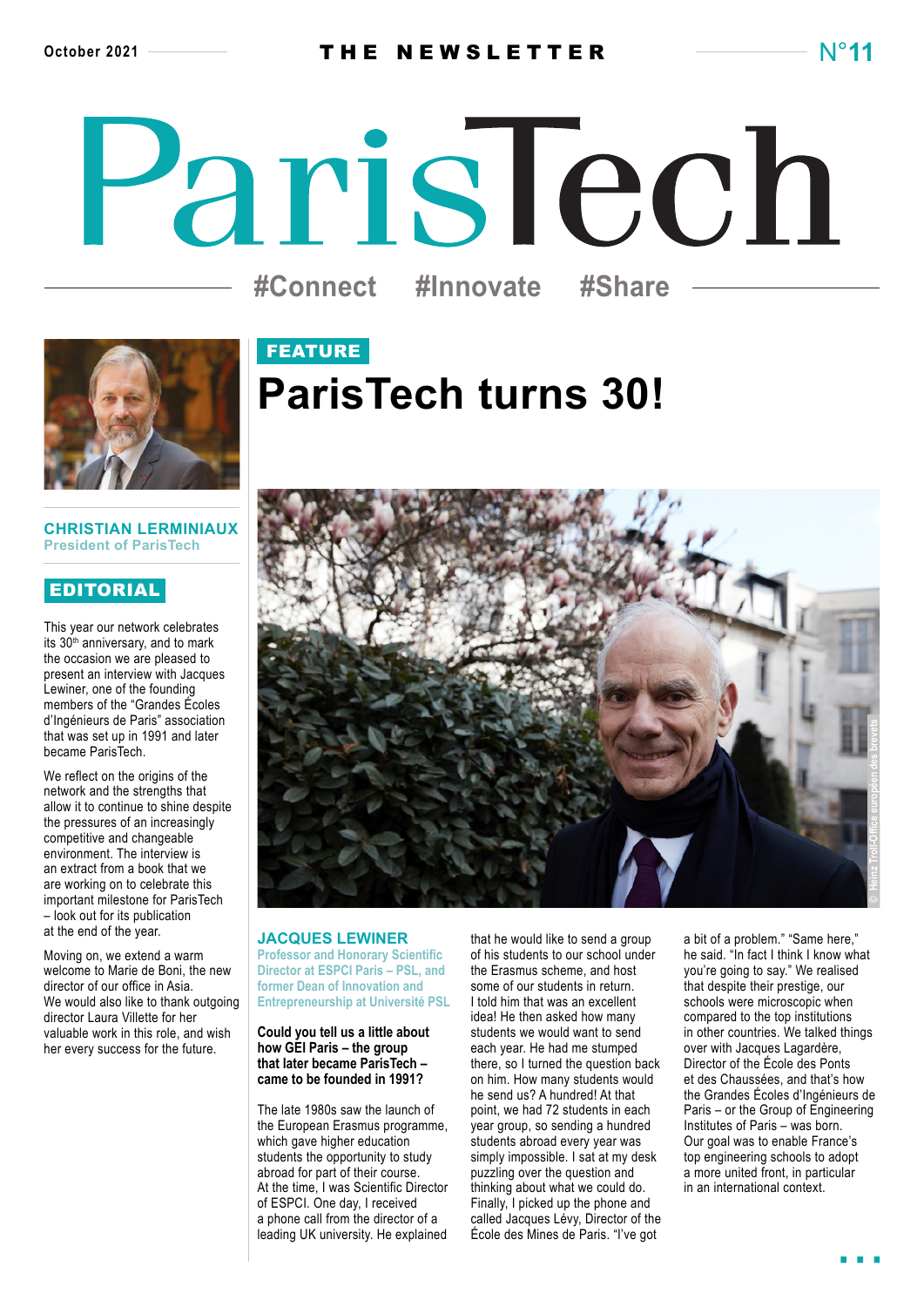#### **Where did the name ParisTech come from? How did you choose it?**

I was never very convinced by "GEI Paris" as a name. I got used to it, but I didn't think it was particularly effective from a marketing point of view. We therefore decided to find something better. I really liked the name MIT – Massachusetts Institute of Technology, so we started off by considering "Paris Institute of Technology". The acronym "PIT" wasn't great though. After some more brainstorming, we came up with ParisTech. I rushed off to check that the name hadn't already been trademarked… success! It was ours to use. The network officially became ParisTech in 1999. It's a name that reflects everything the network stands for. Almost all of the

schools were in Paris – an attractive destination in its own right – so including "Paris" in the name was an obvious choice. The "tech" part of the name highlights the network's focus on excellence and innovation.

#### **What are the strengths of the ParisTech network?**

The network brings together schools that complement one another and provide top-class education in their fields, but that are too small – as individual institutions – to compete on the world stage. If you look at the top-ranking American universities, you'll see that they have impressive departments of electrical engineering, mechanical engineering, computer science and so on. Each of the ParisTech member schools is equivalent to one of these departments, offering an excellent standard of education in a specific field.

The ParisTech network also benefits from a strong international reputation thanks to its office in Asia and partnerships established in recent years with key countries such as China, Brazil, Colombia, Argentina and Russia. Moreover, the joint international recruitment campaigns allow each school to attract top candidates each year – something they would struggle to do alone.

Each member of ParisTech is firmly committed to teaching and research, and being part of a network makes it easier for the schools to collaborate on topics that are of mutual interest. This is a real asset because science and technology increasingly span multiple fields. By pooling their expertise and skills, the schools can tackle interdisciplinary projects.

The network opens up other international opportunities too. Together, the schools have enough students to take part in international exchange programmes, and can form partnerships and set up initiatives with top institutions in other countries.



**MARIE DE BONI Director of ParisTech in Asia**

Marie de Boni took over from Laura Villette as director of the ParisTech office in Asia on 10th September 2021. Based in Shanghai, she will help implement and develop the joint projects run by the ParisTech schools across Asia, and strengthen the schools' ties with their partners in Asia.

#### **Why did you want to join the ParisTech network?**

For me, joining the ParisTech network is a way of helping the seven member schools showcase the French engineering education system as a model of excellence. The schools share a number of values that are particularly important to me. Moreover, the role gives me the opportunity to put my two areas of professional experience – engineering and teaching – to good use in a stimulating and rewarding international context.

#### **Could you tell us a little about your background?**

I did a scientific *baccalauréat*, and then went on to do a Master's in biology at the École normale supérieure. I pursued my studies at

doctoral level, obtaining a DEA in molecular biology, and then joined AgroParisTech as I was keen to work in the industrial sector. After qualifying as an engineer, I worked in the Food Safety & Quality department of the Biscuits division of Danone France. I remained in the

agri-food sector for five years, working on a range of topics, including the security of supply of raw materials, and quality coordination for new product launches. I then embarked on a second career as a teacher in Japan, and have since taught mathematics, physics and life and earth sciences at French high schools in Tokyo, Shanghai and Mumbai, and French at a Chinese public school in Shanghai.

#### **What are your main objectives at the ParisTech Asia office?**

As Director of ParisTech in Asia my main objectives are to:

• Develop strong partnerships with universities and other institutions, in line with both Asia's ambitions and the standards of excellence that characterise French schools. This is particularly important now that the ParisTech International Admission Programme is open to other countries in Asia as well as China;

• Strengthen the network and raise the profile of ParisTech within local networks (e.g. trade associations, networks of Chinese graduates returning from overseas);

• Reinforce partnerships with French and international companies operating in Asia, to help them fulfil their specific training and recruitment requirements.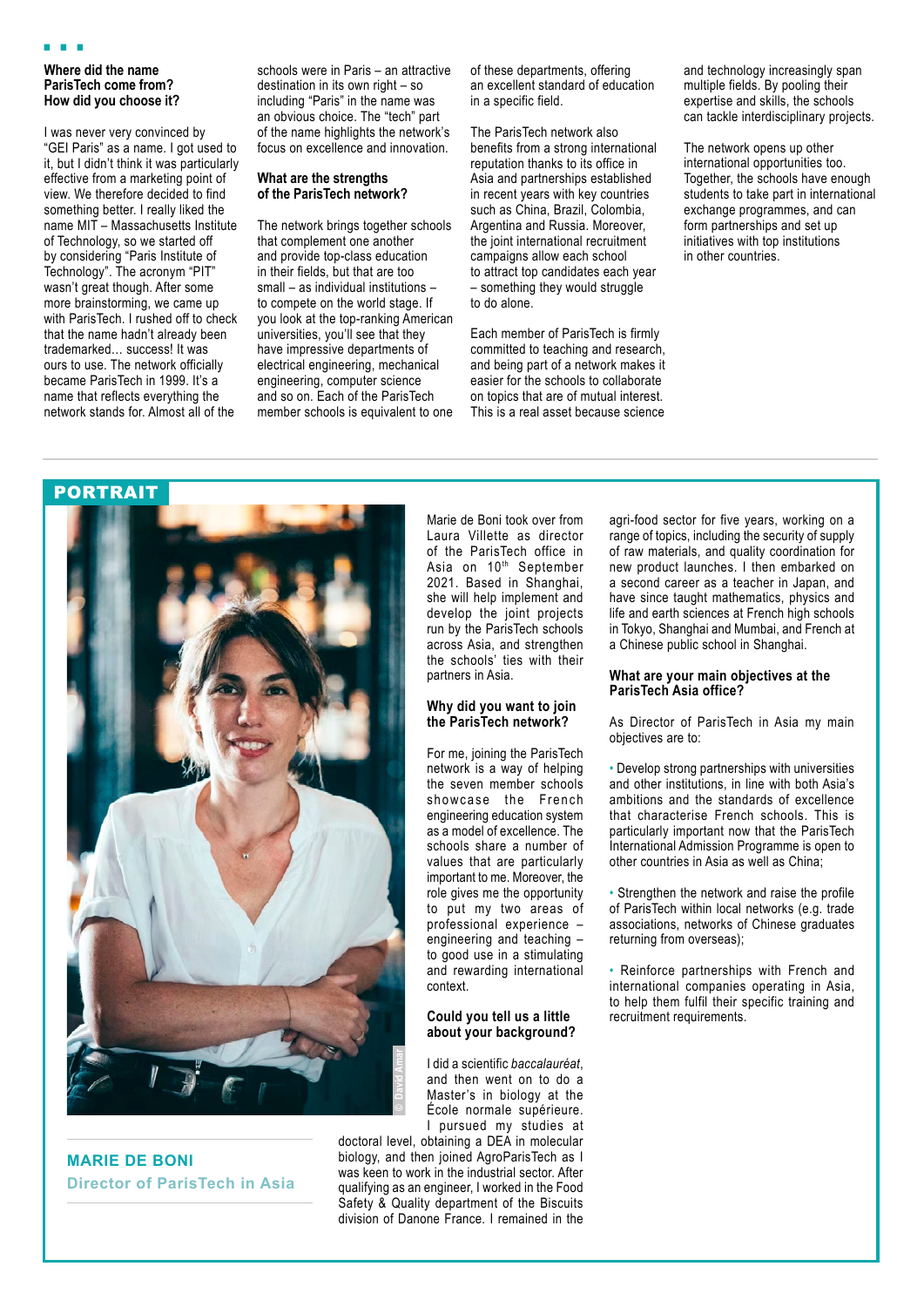#### **COMMUNICATION**



ParisTech turns 30 this year, and the network is putting together a book to mark the occasion and celebrate the shared desire of the member schools to showcase France as a centre of excellence for engineering education. The book is split into four chapters – excellence, internationalisation, diversity and innovation, reflecting the four core values that brought the schools together and that continue to underpin all of the network's decisions and activities today.

#### **DIVERSITY**



The ParisTech/ENCPB "*Ambition Sciences*" programme (part of the "*[Cordées de la](https://paristech.fr/en/equal-opportunities-paristech/cordees-de-la-reussite-partnerships)  [réussite](https://paristech.fr/en/equal-opportunities-paristech/cordees-de-la-reussite-partnerships)*" mentoring scheme) is running for the second year in a row, headed up by the Lycée Pierre-Gilles de Gennes (ENCPB).

This time, [AgroParisTech](http://www2.agroparistech.fr/Welcome-to-AgroParisTech.html), [Arts et Métiers](https://artsetmetiers.fr/en) and [Chimie ParisTech – PSL](https://www.chimieparistech.psl.eu/en/), are joined by l['ESPCI Paris – PSL,](https://www.espci.psl.eu/en/) and no fewer than ten secondary schools have signed up for the adventure! Around forty tutors from the four participating ParisTech schools will tutor and support students enrolled in ENCPB's *prépa* classes to boost their chances of passing the *grandes écoles* entrance exams and getting one step closer to their dream career.

#### **TEACHING**



On 23<sup>rd</sup> July, the ParisTech teaching support and innovation network (RACINE) was awarded a €60,000 grant under a French government scheme that funds training in digital technologies for teaching staff. The money from the [French](https://www.enseignementsup-recherche.gouv.fr/) [Ministry of Higher Education, Research and](https://www.enseignementsup-recherche.gouv.fr/) [Innovation \(MESRI\)](https://www.enseignementsup-recherche.gouv.fr/) will be used to develop and expand the use of hybrid teaching formats. The team plan to create a series of online selfstudy modules on concrete issues relating to the increasing use of digital technologies in the classroom. The aim is to give teaching staff a comprehensive understanding of the tools available so that they can incorporate them in their teaching methods. A fantastic achievement and lots to look forward to – bravo!

#### **INTERNATIONAL**



The [IDEAL](https://paristech.fr/en/ideal) project (European Soft Skills for PhD: enhancing transversal skills through innovative doctoral courses) is entering its final year. The project is financed by Erasmus+ and aims to develop doctoral students' transversal skills. The members of the consortium, most of whom belong to the **ATHENS** network, have already published an online training catalogue, and the first course, "Creative Thinking: Techniques and Tools for Success", was organised by Istanbul Technical University in May/June 2021.

On the 2021/2022 programme: 2 new training courses, 1 MOOC, 1 pilot course, publication of the results.

[Find out more.](https://www.paristech.fr/en/actualites/innovating-training-doctoral-candidates)

#### Member of the Pan-European Seal Professional Traineeship Programme

In 2021, ParisTech signed an agreement with the European Patent Office (EPO) in Munich and the European Union Intellectual Property Office (EUIPO) in Alicante as part of the Pan-European Professional Traineeship Programme. Under the agreement, students from the ParisTech schools can apply to do an internship in the field of intellectual property. Two engineering graduates, Baptiste Borowczak [\(Chimie ParisTech –](https://www.chimieparistech.psl.eu/en/)  [PSL](https://www.chimieparistech.psl.eu/en/)) and Brice Tayama ([AgroParisTech\)](http://www2.agroparistech.fr/Welcome-to-AgroParisTech.html), successfully secured a placement and recently began a one-year internship in Munich. Congratulations! Applications for the next cycle open at the start of 2022.

#### INTERNATIONAL AGREEMENTS

#### **Agreements**

Renewal of framework agreement with UNAL (Colombia)

Addendum to the double-degree agreement with UNAL (Colombia) – new departments added

Renewal of double-degree agreement with PUC Javeriana (Colombia)

Signature of a framework agreement with Xi'an Jiaotong University (China)